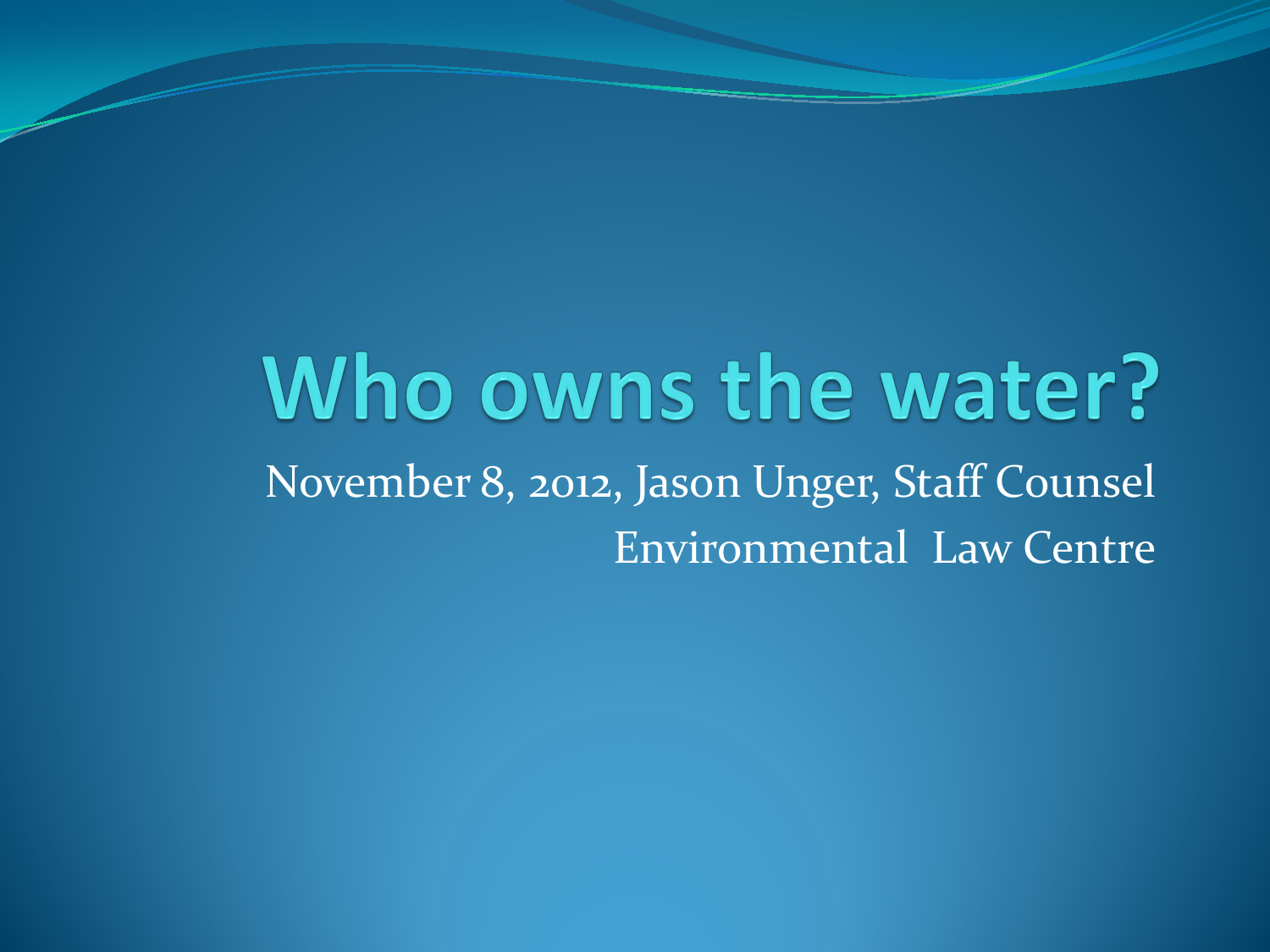### About the ELC

• Mission: To ensure that Alberta's laws, policies and legal processes sustain a healthy environment for future generations.

Public Programs

- Information and referral
- Community outreach
- Law reform

# Alberta LAW **FOUNDATION**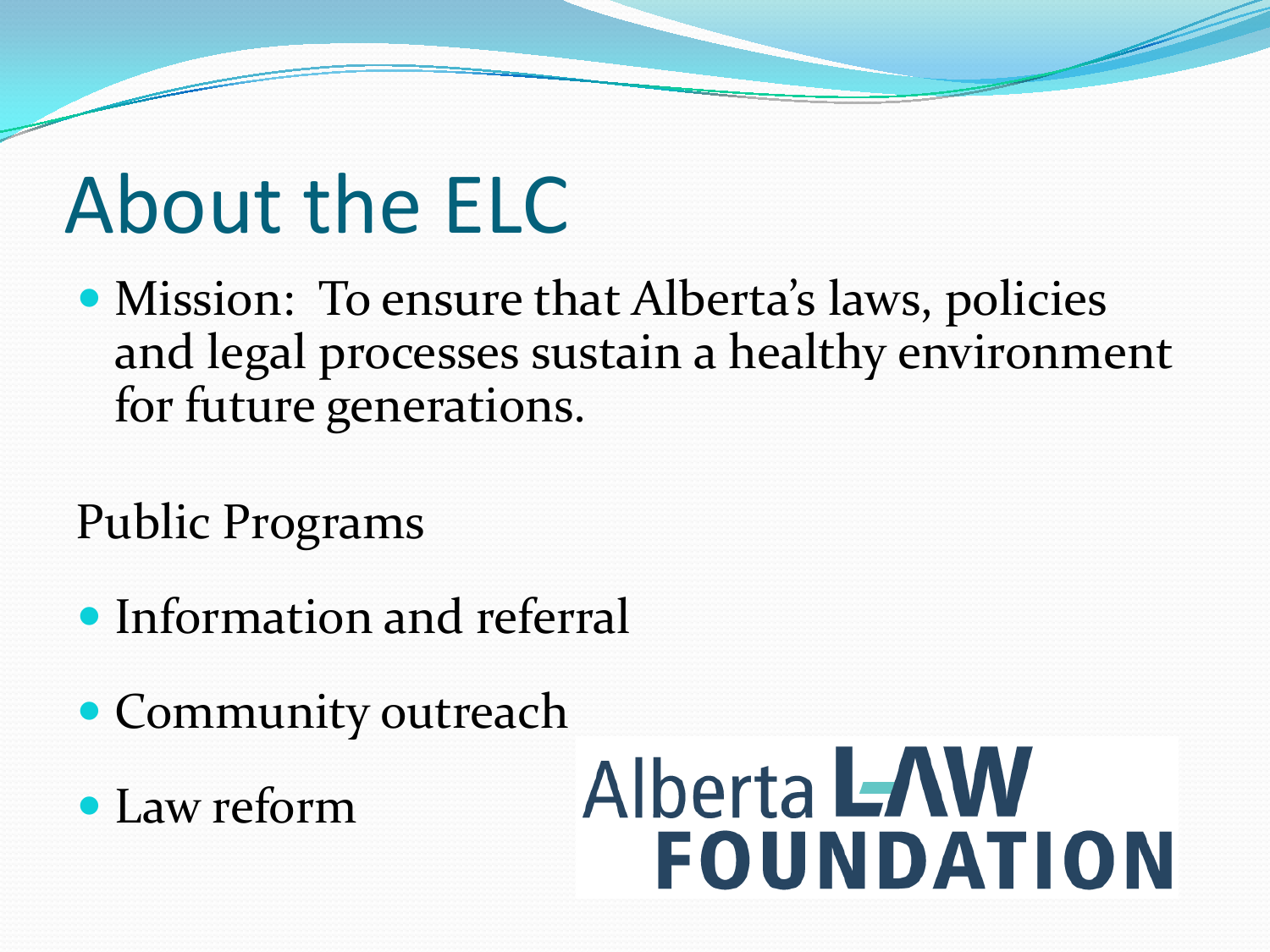# **Outline**

- Brief history of water law
	- Riparian rights
	- Government control licencing systems
		- First in time first in right
- Where the law stands today
	- Water, land and the law.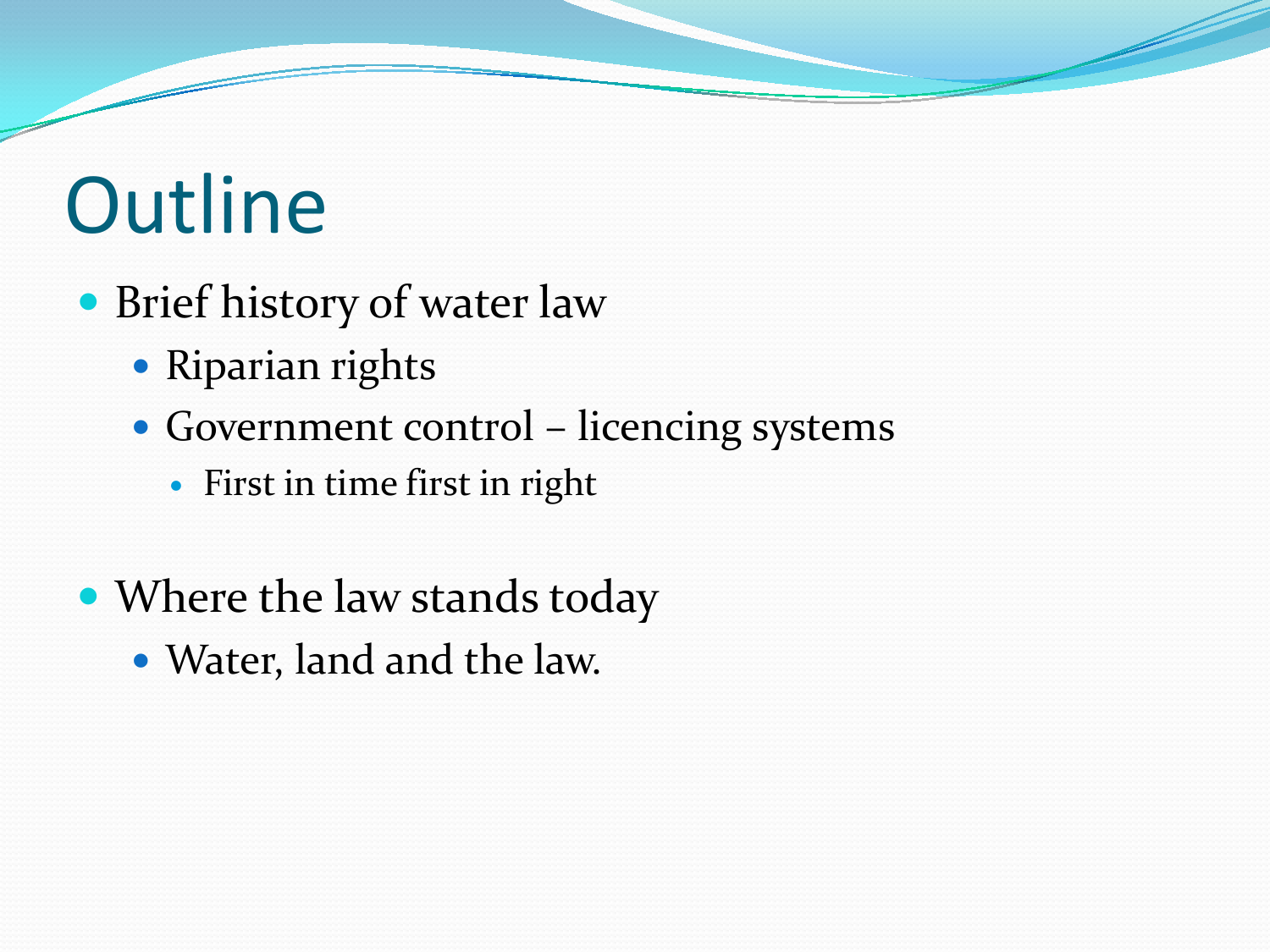#### Riparian rights – common law comes to Canada

- Right to access and use water that runs adjacent to property
- Restrictions:
	- Reasonable domestic purposes/use
	- flow & quality for downstream users
- Transfers to parcels away from waterways was not allowed



FIG. 168. RIPARIAN OWNER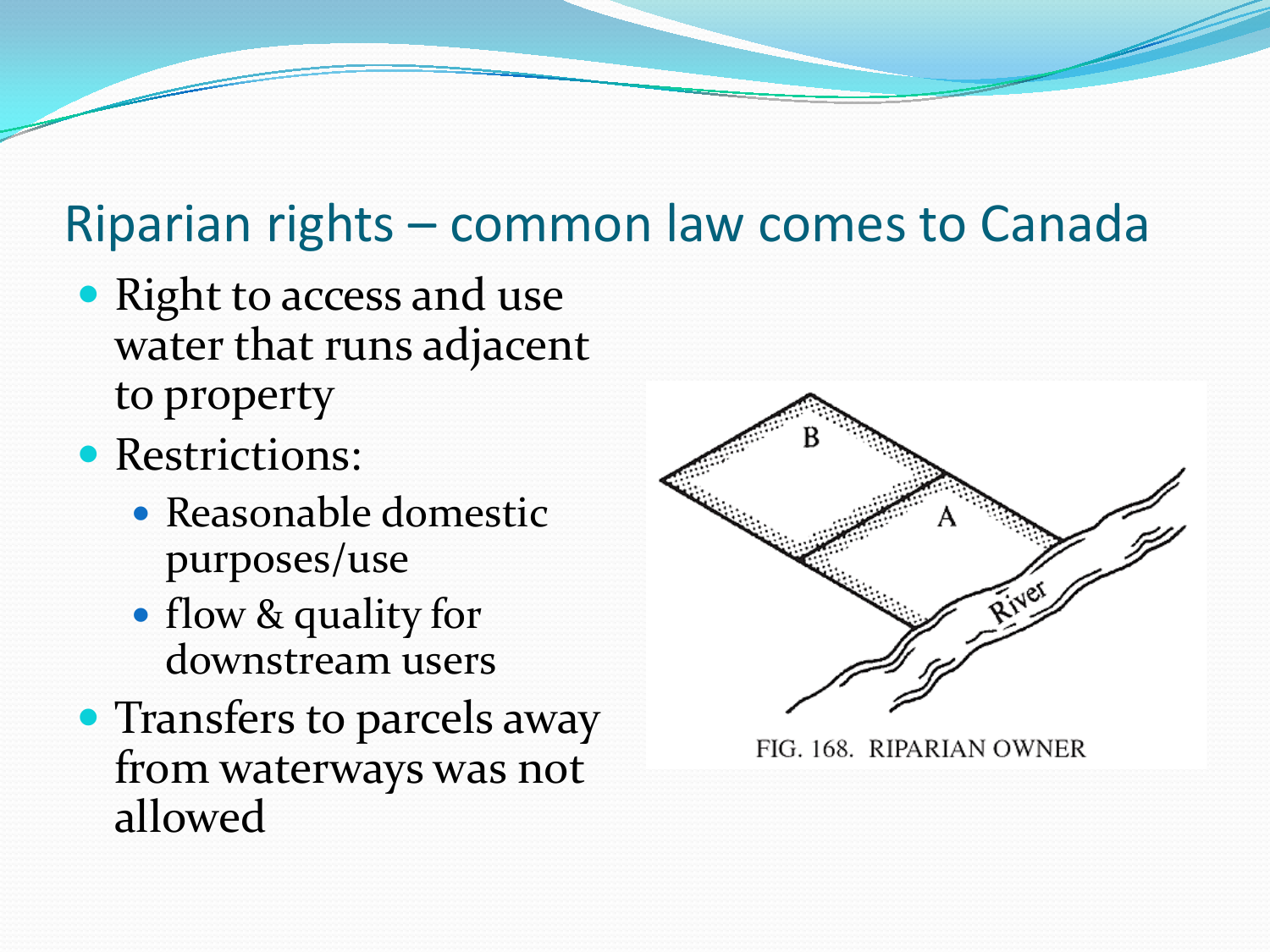#### Settlement of the west

- Riparian rights gave way to government allocation of use rights in late 19<sup>th</sup> century
- Water short areas made settlement tenuous



Boundaries are changed in the Districts of Mackenzie, Keewatin, Ungava, Franklin, and Yukon (1897). The District of Yukon becomes a Territory separate from the North-West Territories (1898). Quebec boundaries are extended north.

Library and Archives Canada: http://www.collectionscanada.gc.ca/confederation/023001-5009-e.html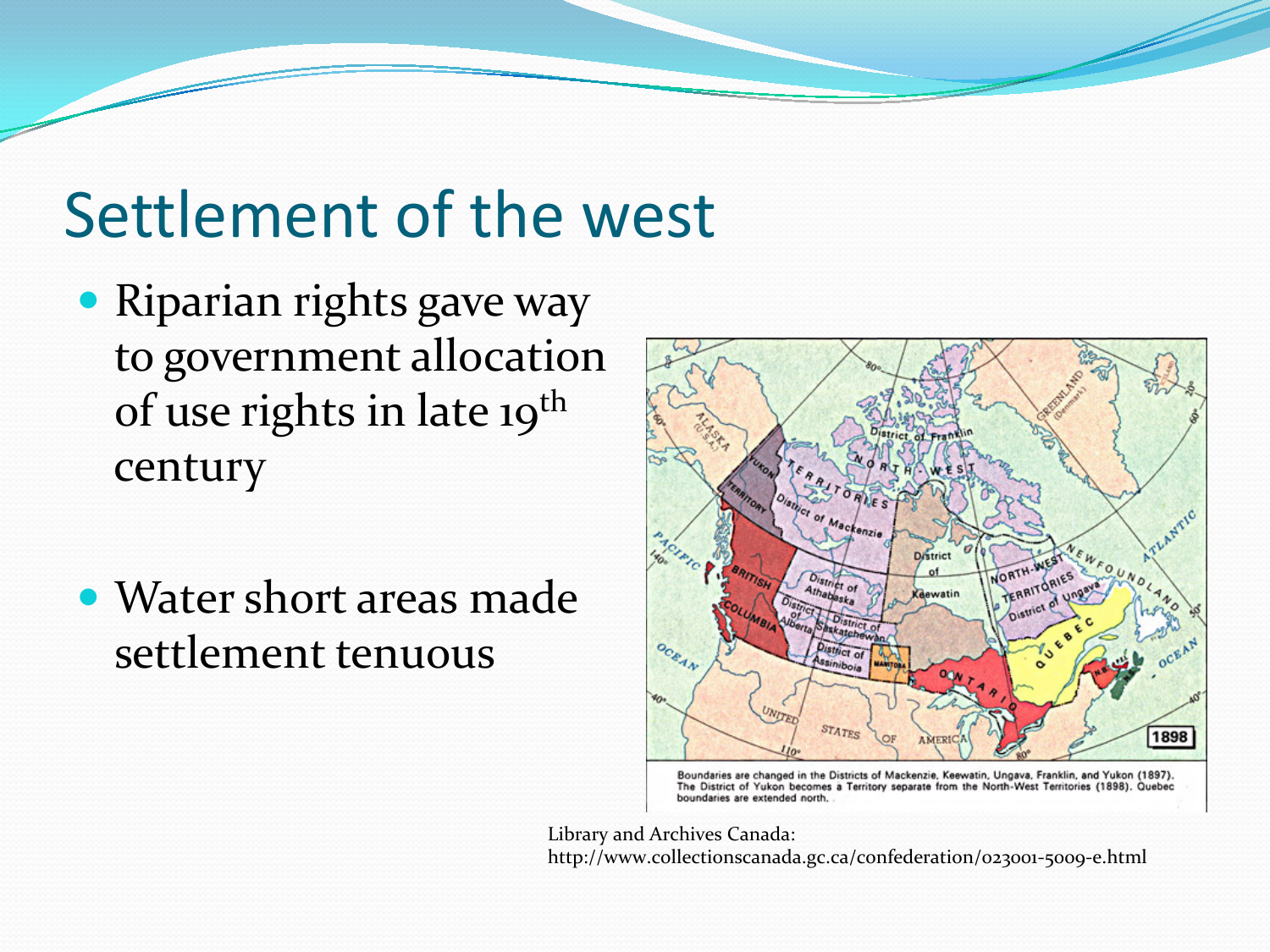#### Government intervention brings flexibility

- *Northwest Irrigation Act* 1894(Canada) (see Percy, Water Rights in Alberta, Alberta Law Review 1977)
	- Granted the government control over water uses
	- Allowed licences to divert away from riparian lands
	- First in Time First in Right "FITFIR" appears
		- Created certainty in allocations and allowed irrigators to expand
		- Carried forward to today's licence and registration system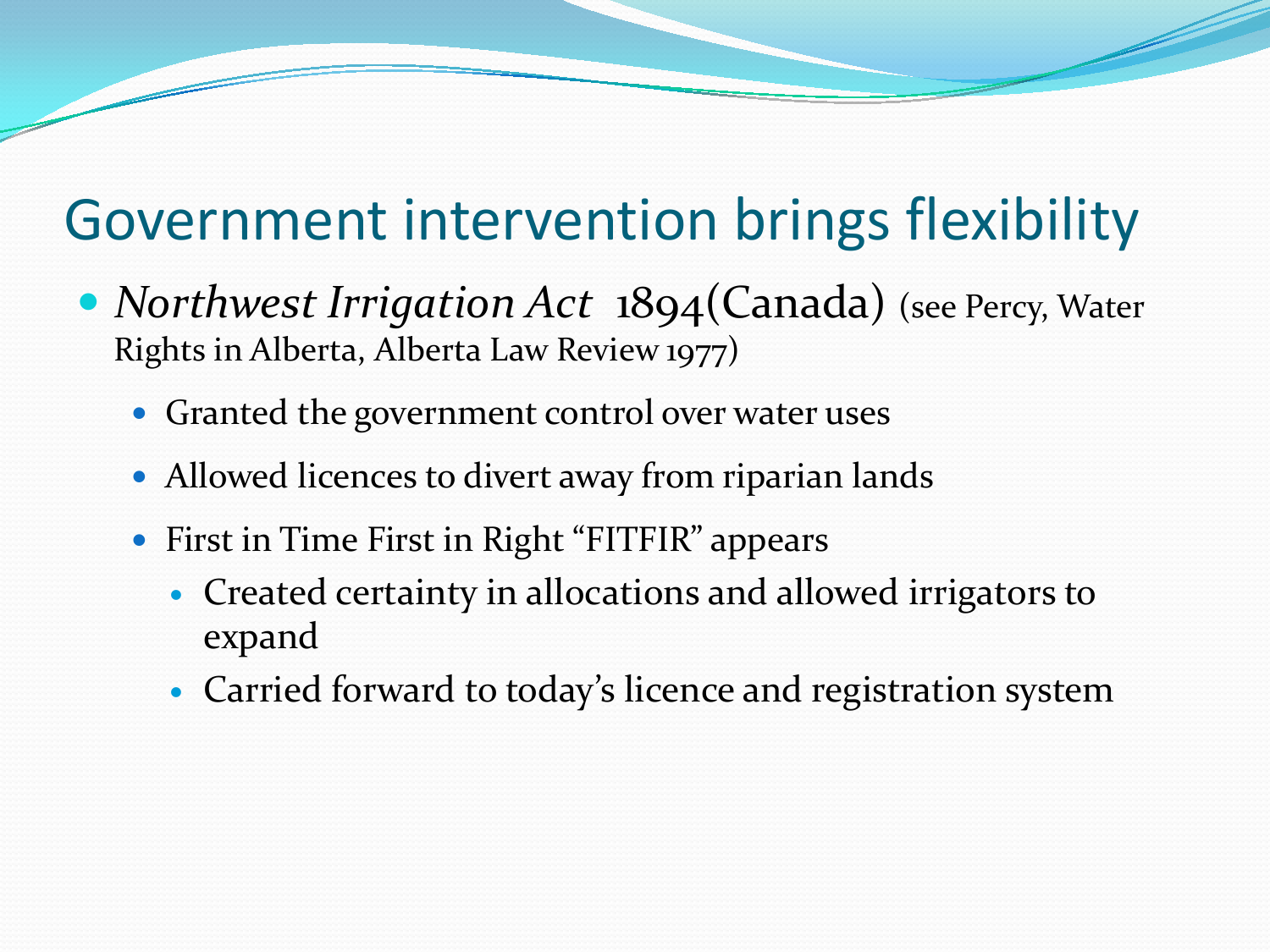# History of water law

#### • Alberta (1905)

- Natural Resources Transfer Agreement 1930 (and amendments)
- Water Resources Act 1931
	- Confirms Crown ownership
	- licences issued were permanent
	- Priorities among uses distinguished
	- Limited ability to transfer licences



Alberta and Saskatchewan are created as provinces to make a total of nine provinces in the Dominion of Canada (1905). The District of Keewatin is transferred back to the Northwest Territories. Due to changes in adjoining areas the boundaries of the Northwest Territories are redefined (1906).

Library and Archives Canada: http://www.collectionscanada.gc.ca/con federation/023001-3020-e.html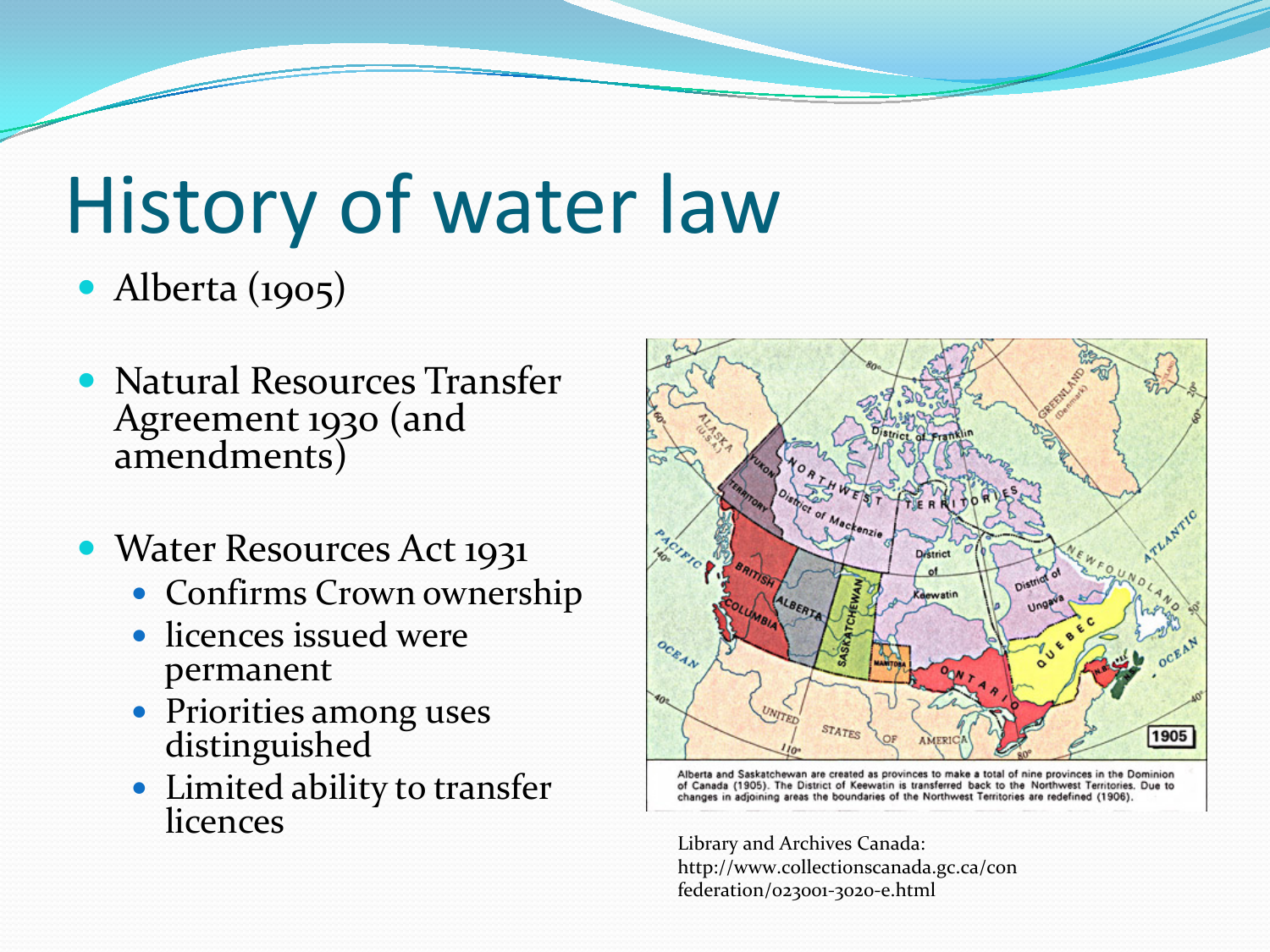## Water law today

#### **The water The land**

- Water Act
	- *The property in and the right to the diversion and use of all water in the Province is vested in the Crown (s. 3(2))*
- Diversion rights granted are time limited (and renewable)
- Transfers are enabled

- Public Lands Act
	- *The title to the beds and shores of all permanent and naturally occurring bodies of water, and all naturally occurring rivers, streams, watercourses and lakes, is vested in the Crown in right of Alberta*
- Water Act
	- Altering land in a way that impacts water require authorizations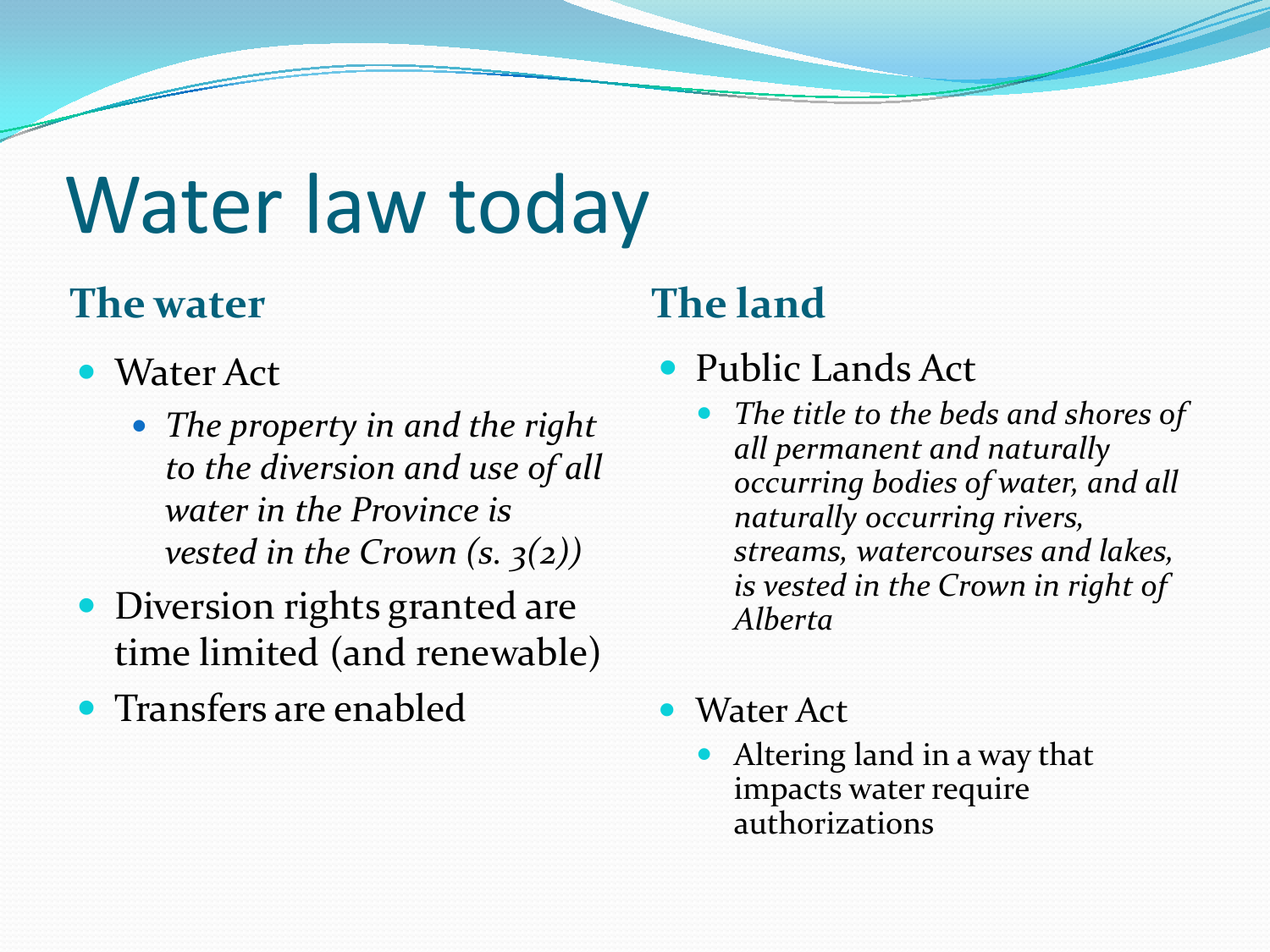#### Water use under the Act

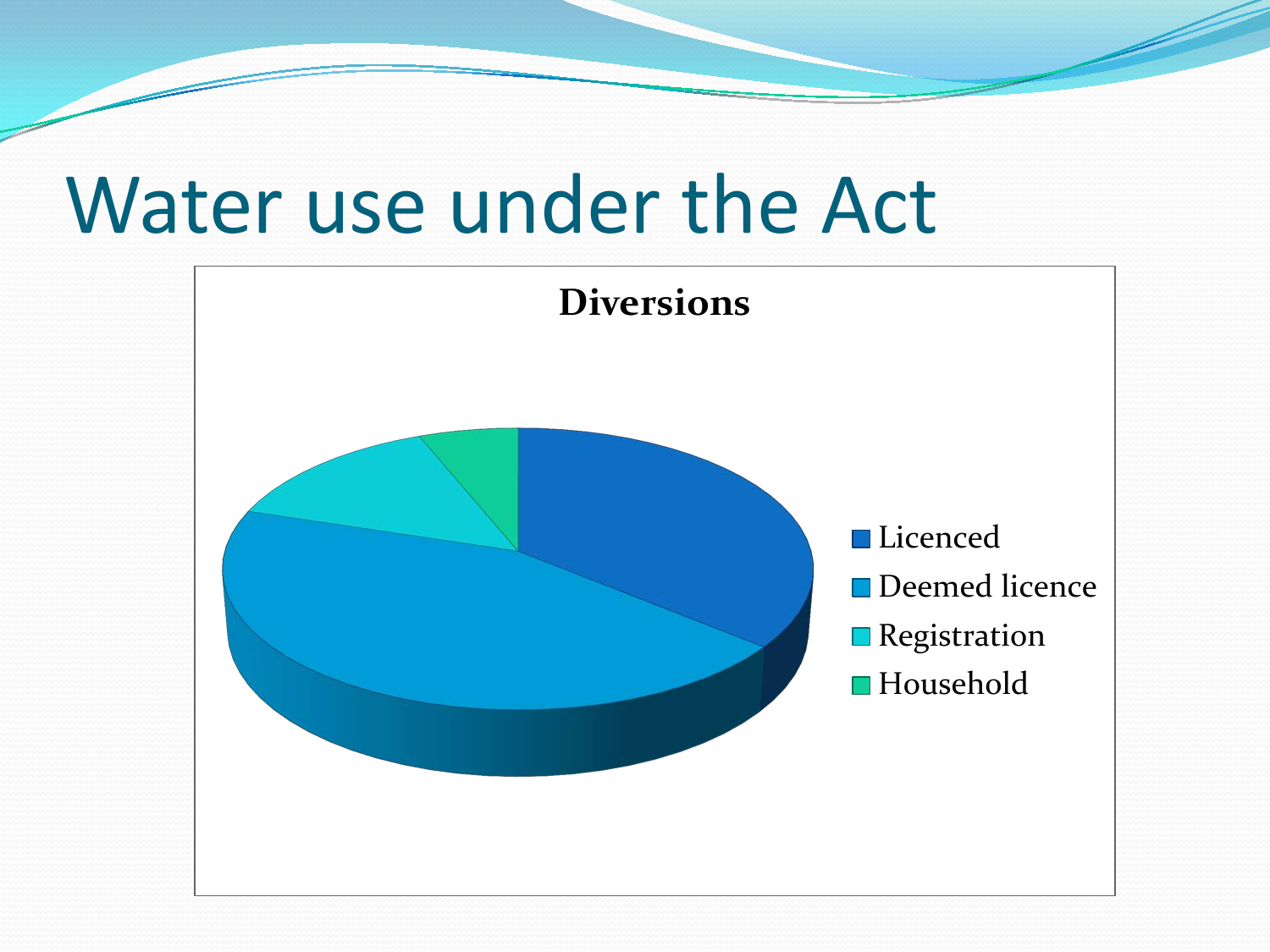### Licences under *Water Act*

- Licence required for diversion of water or "works"
- No licence required to divert for
	- household purposes
	- traditional agricultural use (registration)
	- other statutory exemptions
- licences & registrations "run with the land" FITFIR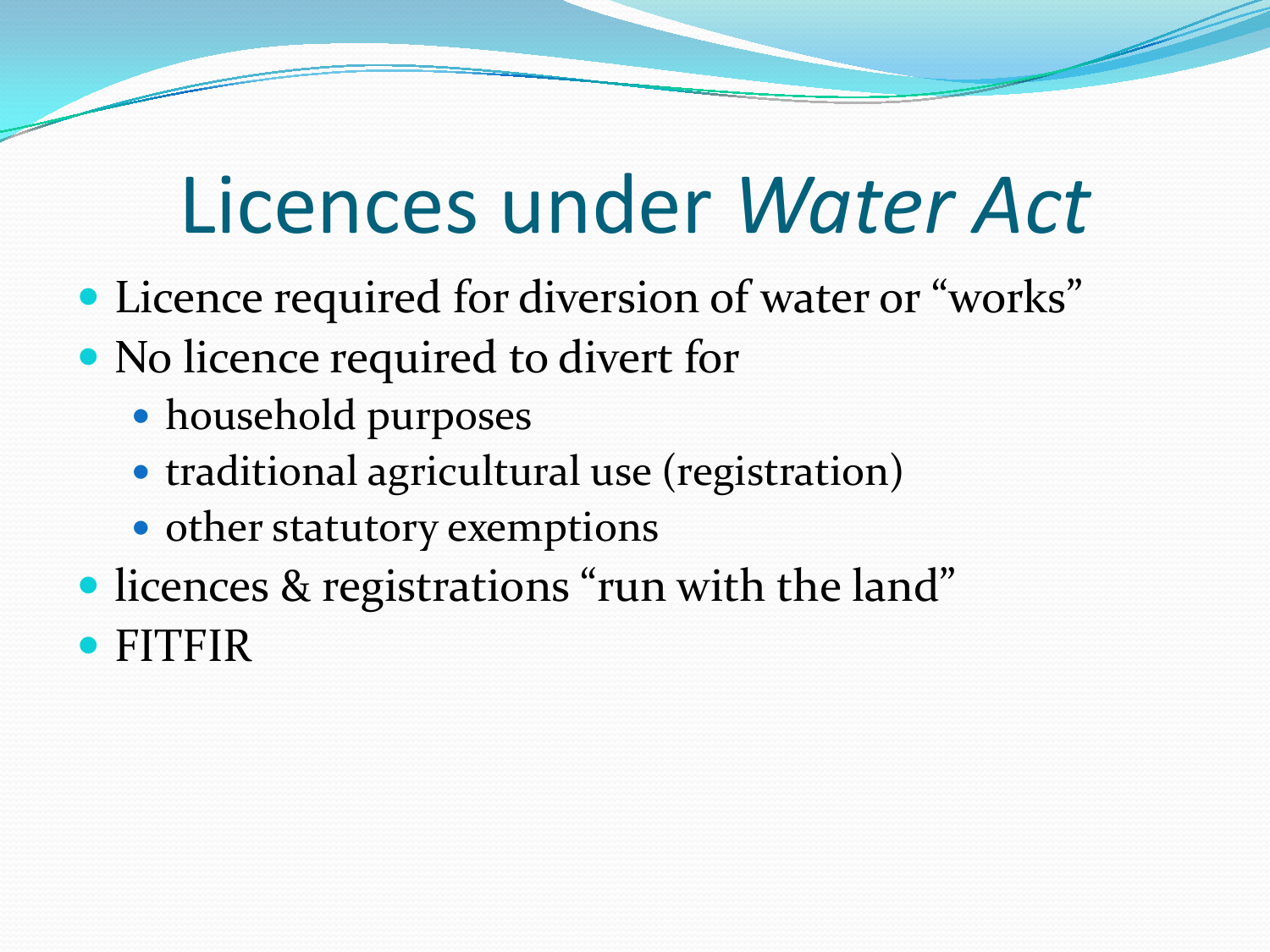#### Household use exemption

- own/occupy land adjacent to water body, or under which groundwater exists
- 1250m<sup>3</sup>/year/household
- Use
	- human consumption, sanitation, fire prevention and watering animals, gardens, lawns and trees
- "runs with the land"
- highest priority of all users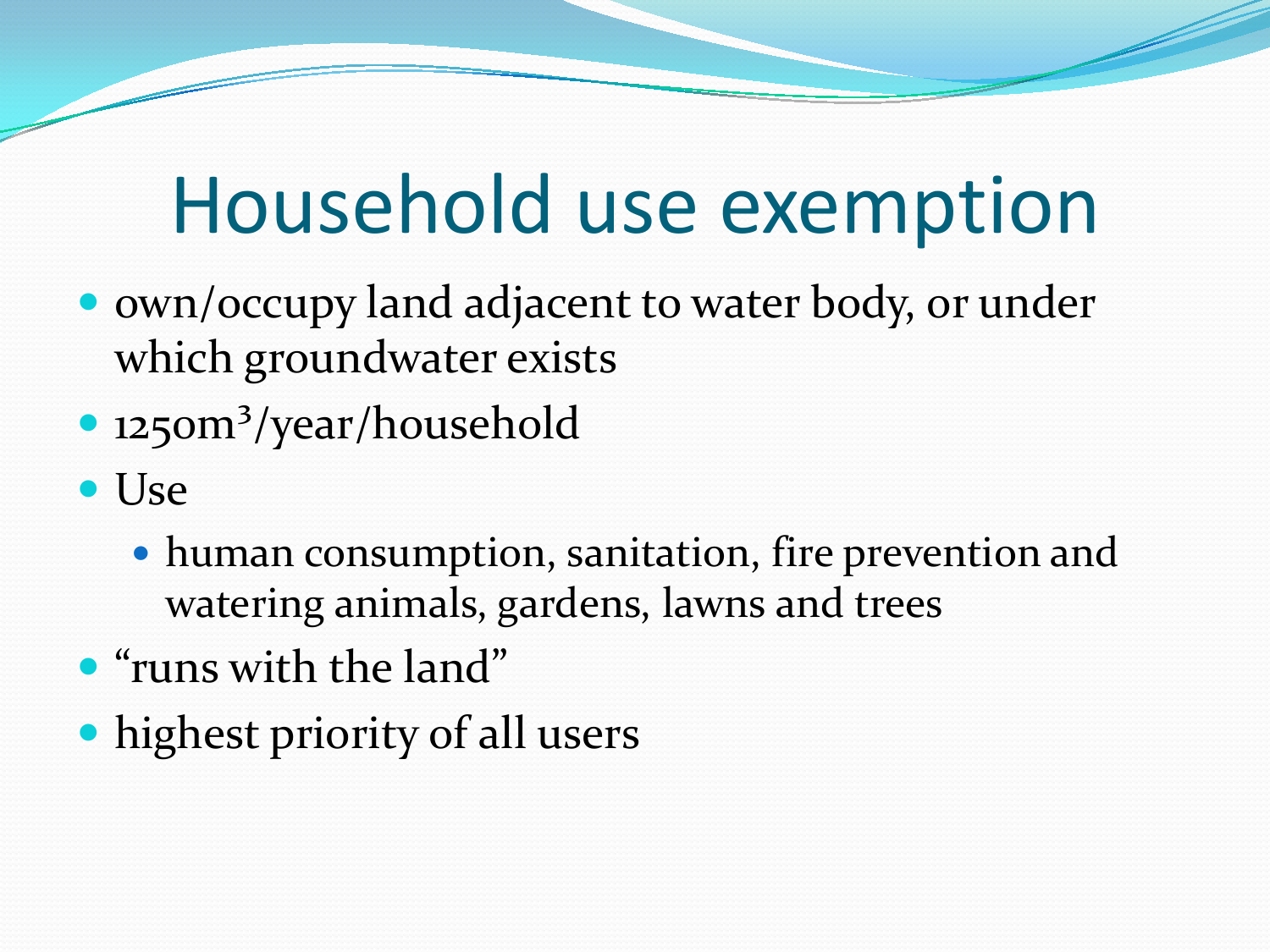#### Riparian rights and the Water Act

- Are maintained but limited
	- Flow of water can be altered by licences (i.e. supply can be limited by GOA)
	- Limitations on civil remedies related to riparian rights.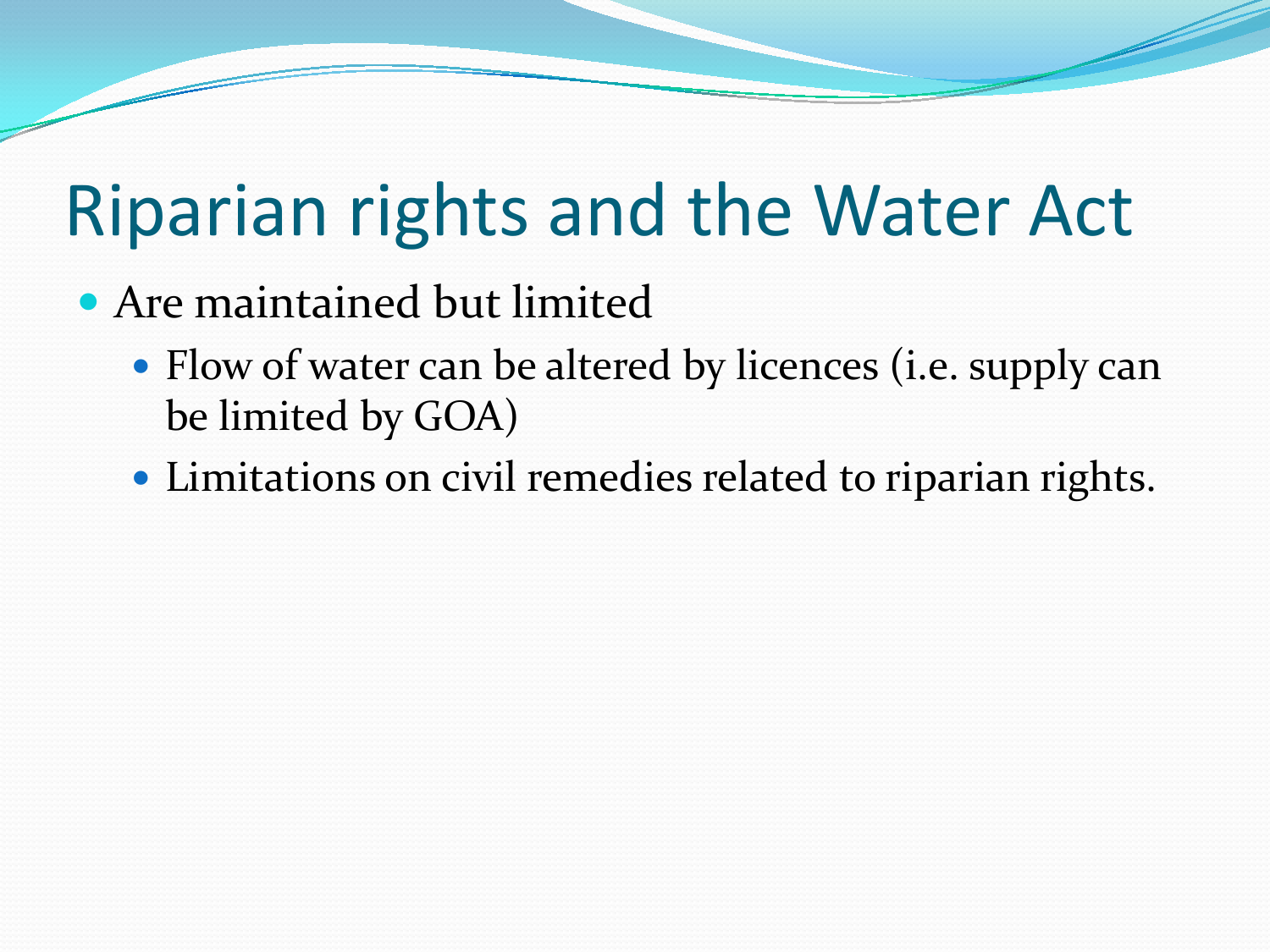#### Agricultural users and registrations

- Owned or occupied land January 1, 1999
- May continue to divert 6250 cubic metres for raising animals or applying pesticides to crops
- No priority
- If not registered right ends with transfer of land – new land owner needs a licence

#### **Exempt agricultural user Traditional agricultural user**

- Agricultural user registered with government
- Applications had to be made by December 31, 2001
- **Priority of registrations is** enforceable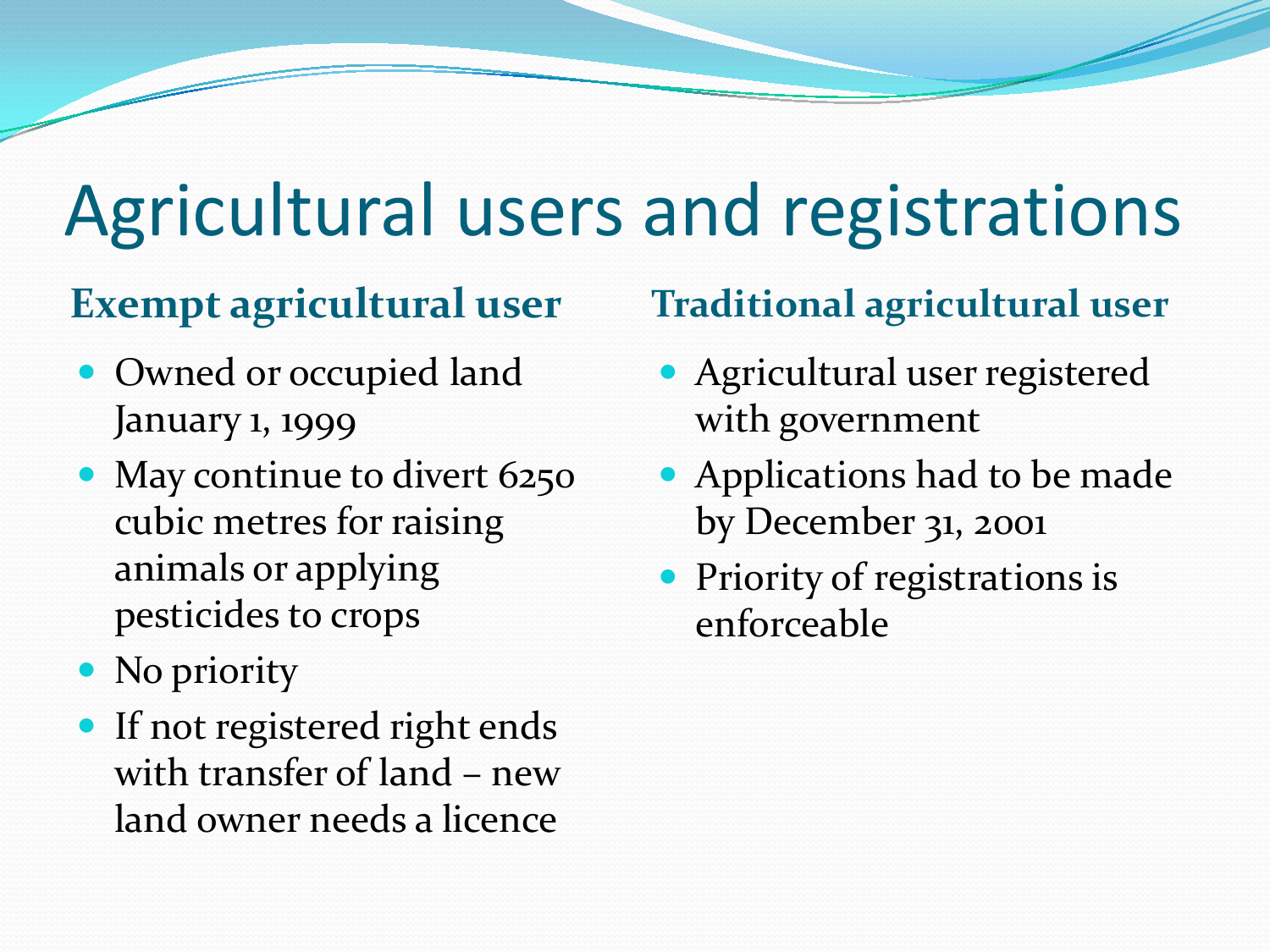#### Land and water connection

- What is "bed and shore" –Crown owned
	- *Surveys Act* "the land covered so long by water as to wrest it from vegetation or as to mark a distinct character on the vegetation where it extends into the water or on the soil itself" – i.e. no vegetation or distinct character of vegetation
- PLA prohibits activities that may result in "injury to the bed and shore (among other prohibitions)
- Changes with climate and weathering/erosion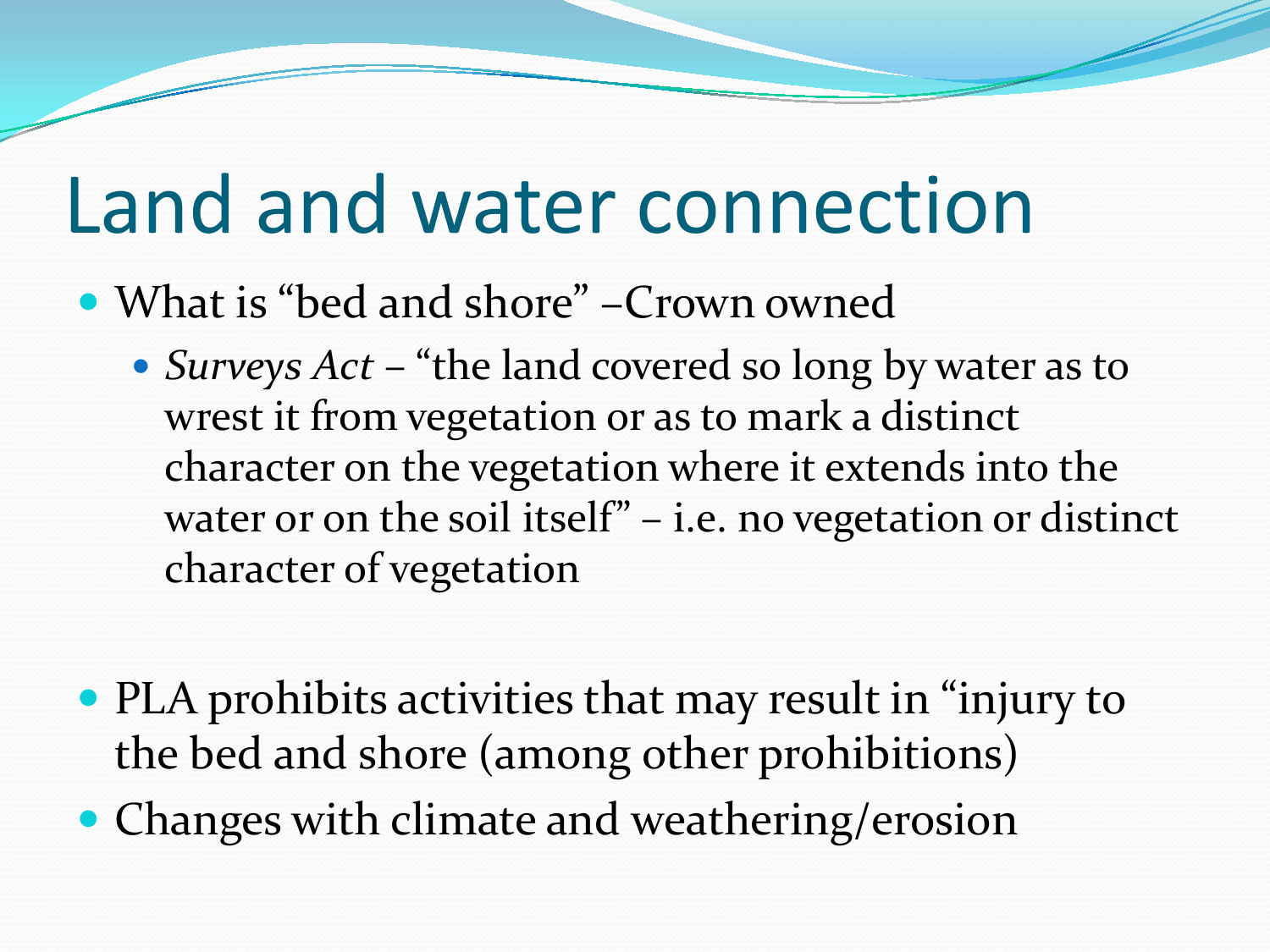

Alberta Conservation Association, Caring for Shoreline Properties (Edmonton: Alberta Conservation Association, 1999), online: http://environment.alberta.ca/documents/ACA-Caring-for-Shoreline-Properties.pdf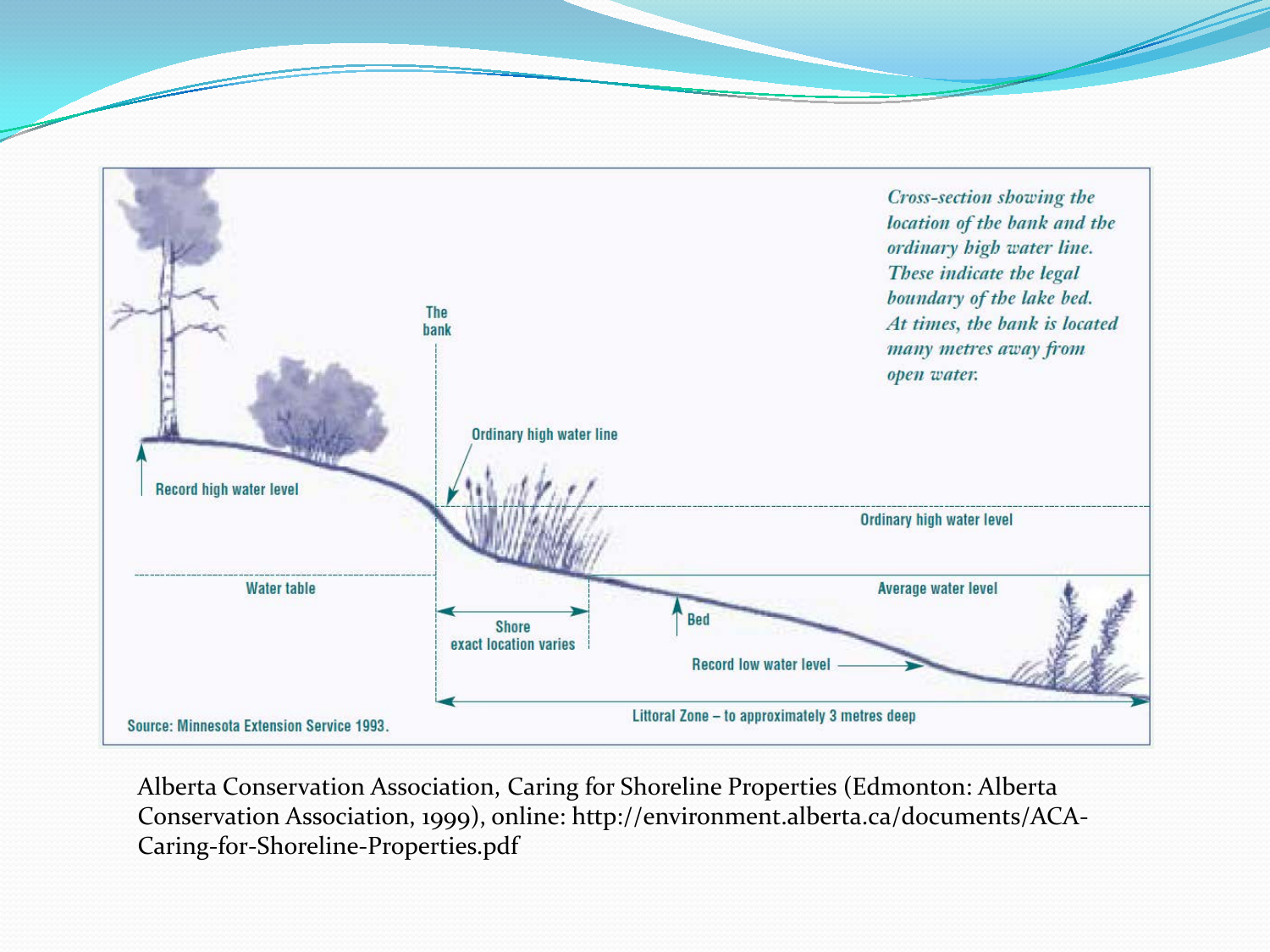#### Land – water connection

- Water Act requires authorizations for "activities"
	- Includes disturbance of land with possible consequences for flow direction/quantity, siltation, or impacts on the aquatic environment.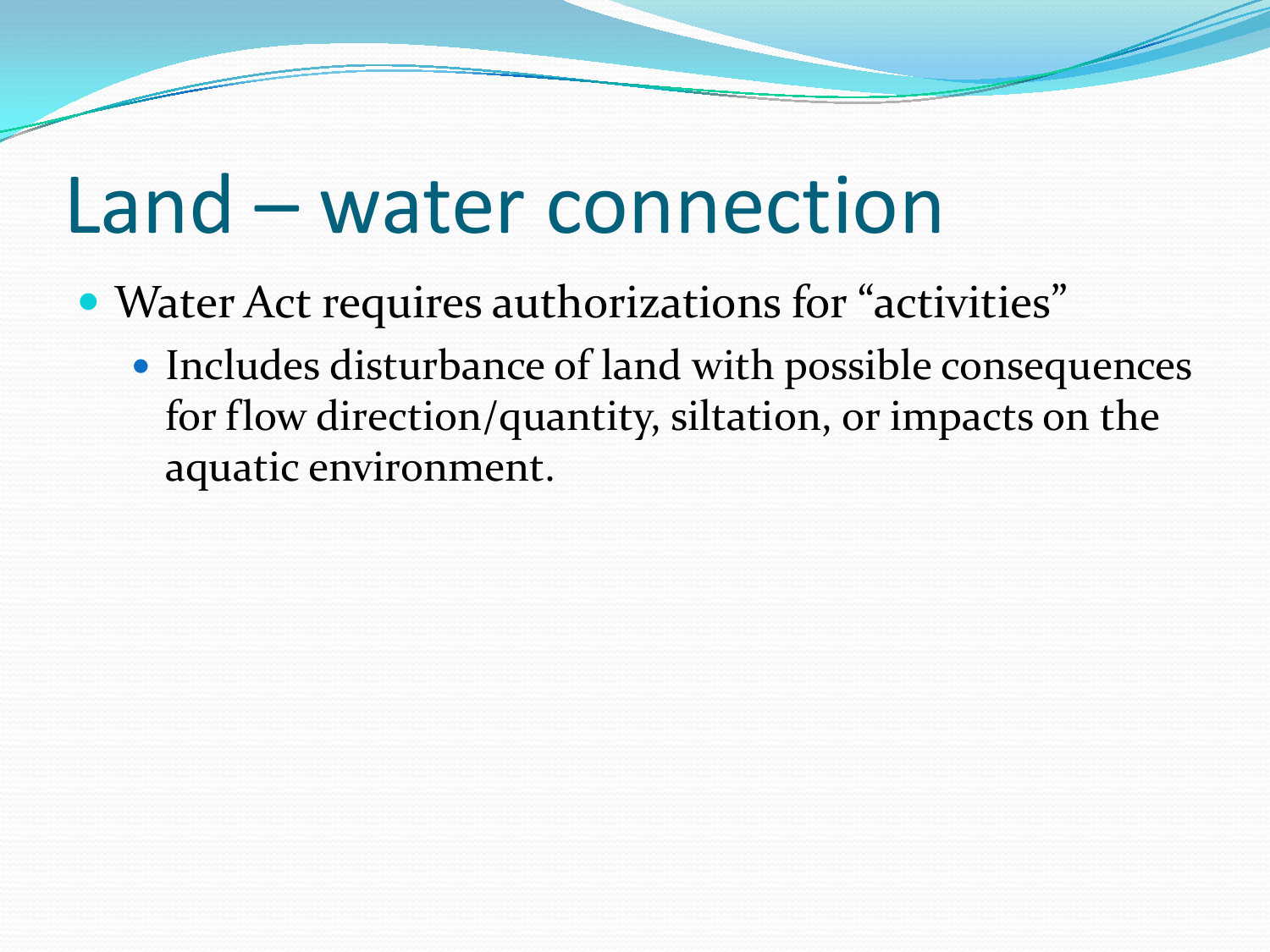# Authorizations through AESRD

- To divert water
- To undertake activities impacting water drainage & water bodies
- To impact public land and be granted ownership of former bed and shore where diversion is authorized
- Enforcement
	- Water management orders
	- Enforcement orders